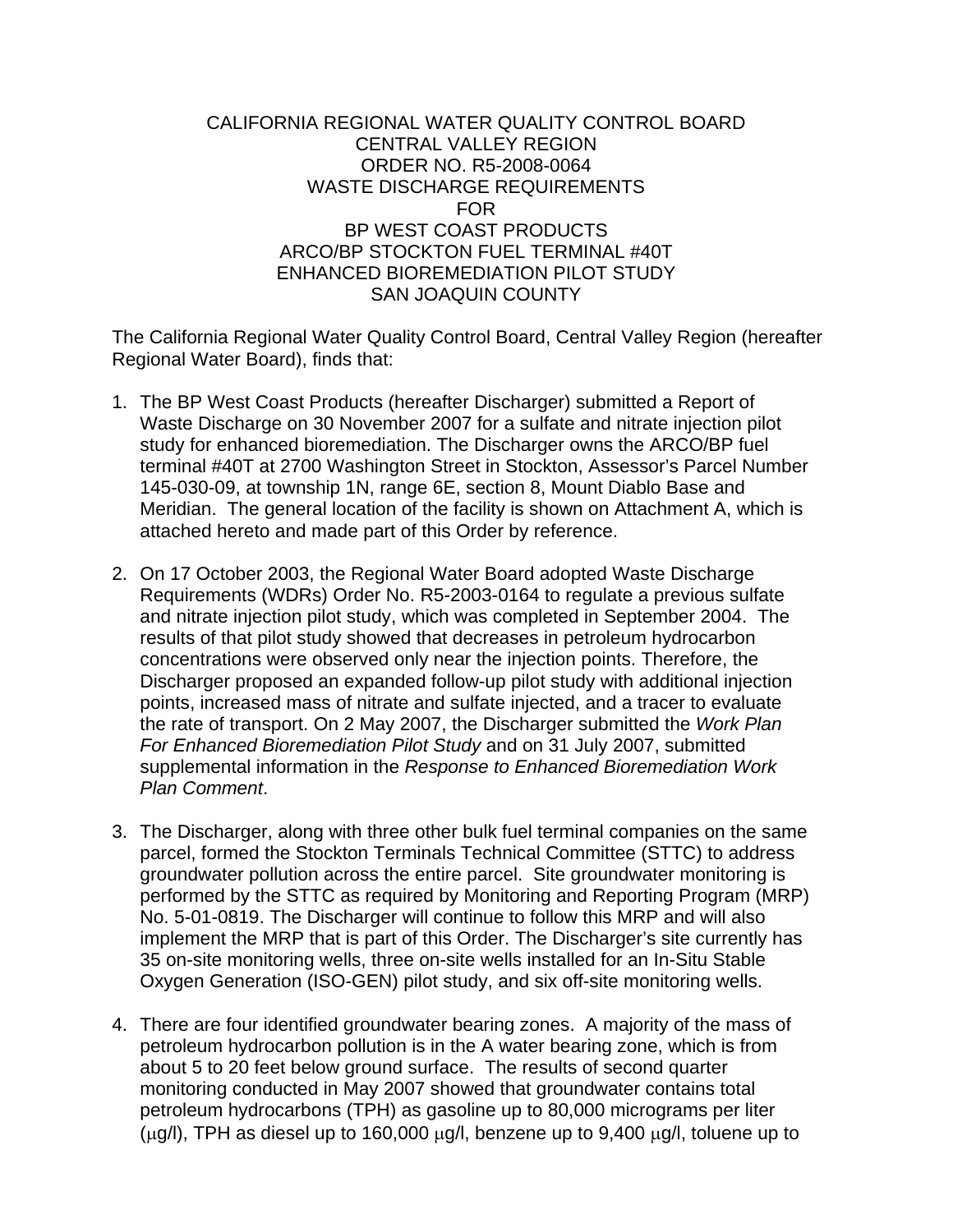WASTE DISCHARGE REQUIREMENTS ORDER NO. R5-2008-0064 2 BP WEST COAST PRODUCTS ARCO/BP STOCKTON TERMINAL #40T ENHANCED BIOREMEDIATION PILOT STUDY SAN JOAQUIN COUNTY

13,000  $\mu$ g/l, ethylbenzene up to 3,100  $\mu$ g/l, xylenes up to 14,000  $\mu$ g/l, methyl tertiary butyl ether (MTBE) up to 28,000 μg/l, and tertiary butyl alcohol up to 3,000 μg/l.

- 5. The plume at the site is anaerobic. The Discharger proposes an expanded pilot study to evaluate injection of potassium nitrate, potassium sulfate, and potassium phosphate dibasic to bioremediate the petroleum hydrocarbon pollution. The Discharger will do weekly slug injections of the potassium nitrate/sulfate/phosphate substrate (described further in Finding 8 below) for three months with groundwater monitoring until concentrations of nitrate, sulfate, and any byproducts therefrom return to baseline levels. Each slug injection will be about 18 hours. If analytical data show that the microorganisms have used up the injected nitrate and sulfate before the end of one year, the Discharger has proposed additional injections for up to three months. The pilot study will be concluded when the amendments and byproducts do not exceed baseline levels.
- 6. The Discharger proposes to inject substrates into a total of seven wells. The substrates will be injected into existing wells IS-1, IS-2, and IS-3, which were previously used for the ISO-GEN pilot study, and into four proposed new wells in the vicinities of existing monitoring wells AR/MW-3A, AR/MW-8A, AR/MW-13A, and AR/MW-24A. The Discharger proposes the injection of the potassium nitrate/sulfate/phosphate solution to stimulate anaerobic biodegradation of the petroleum hydrocarbon pollution. A potassium bromide tracer will be used to assess the rate of transport. The well locations were selected based on location and spacing within the plume, and the injections target the A zone pollution.
- 7. The remedial process for hydrocarbon plumes depends upon stimulating growth of indigenous microorganisms. The microorganisms obtain energy by oxidizing one compound and reducing another compound. Different amounts of energy can be obtained from different compounds. The first compounds to be utilized are those that provide the most energy. Microorganisms will consume carbon (i.e., petroleum hydrocarbons) first using oxygen as the electron acceptor until it is depleted, since oxygen provides the most energy. After oxygen depletion, a succession of anaerobic microorganisms becomes dominant, oxidizing (consuming) carbon and reducing the specific compounds, such as nitrate and sulfate, upon which their metabolism depends. In general, nitrate and sulfate are the next compounds to be reduced after oxygen. Iron also is reduced, but is not proposed for injection at the site based on potential for clogging the water bearing zone.
- 8. The Discharger proposes to inject the potassium nitrate, potassium sulfate, and potassium phosphate dibasic solution at concentrations of 140 milligrams per liter (mg/L) of nitrate as  $NO<sub>3</sub>$ , 25 mg/L of phosphate, and 400 mg/L of sulfate. The injection solution will be prepared by mixing nitrate as  $NO<sub>3</sub>$ , phosphate and sulfate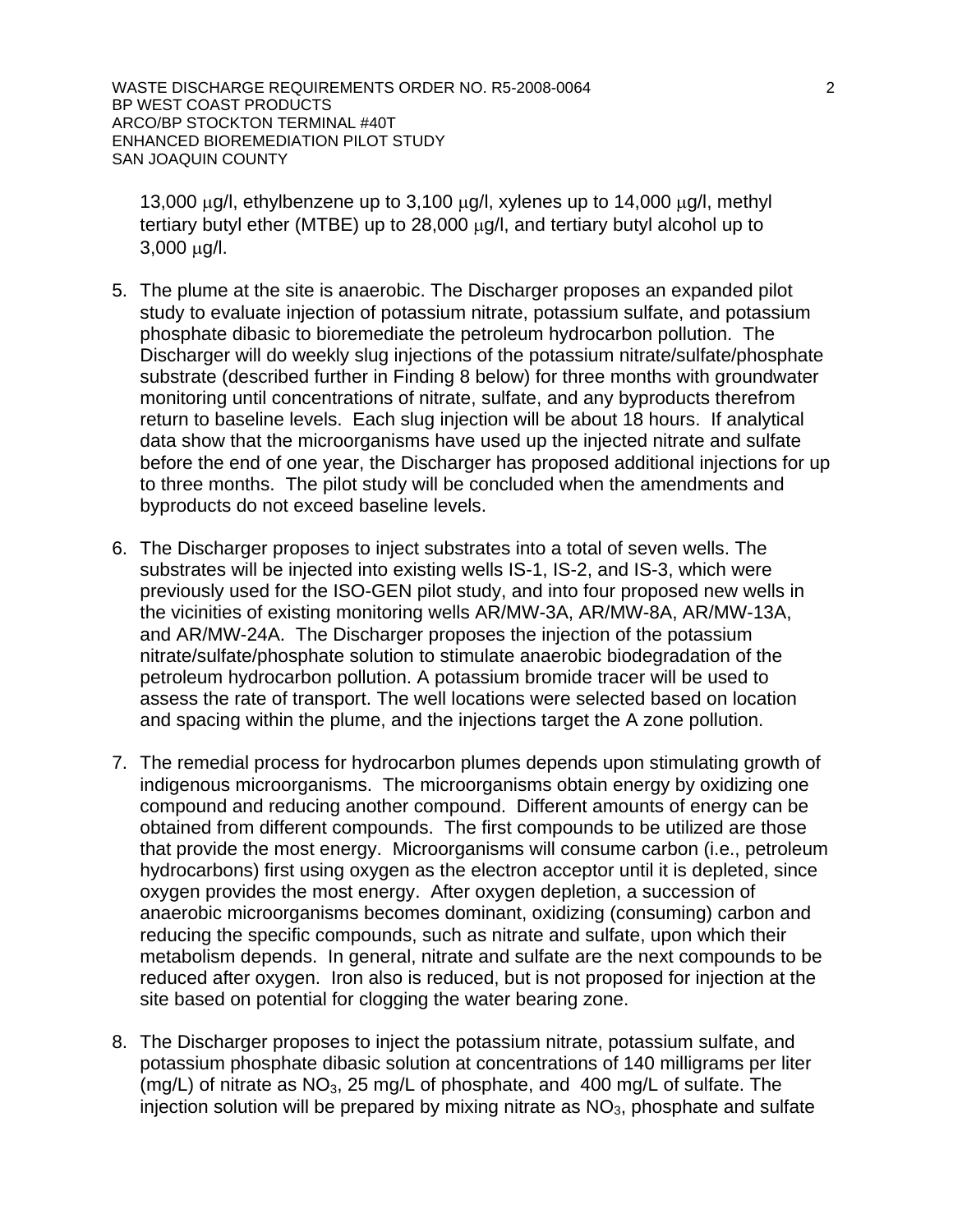WASTE DISCHARGE REQUIREMENTS ORDER NO. R5-2008-0064 3 BP WEST COAST PRODUCTS ARCO/BP STOCKTON TERMINAL #40T ENHANCED BIOREMEDIATION PILOT STUDY SAN JOAQUIN COUNTY

with potable water. Two hundred and forty gallons of the potassium nitrate/sulfate/phosphate solution will be injected into each of the seven injection wells at a rate of about 0.074 gpm during each of the 14 weekly applications for a total dose of 23,520 gallons in the seven wells.

- 9. The Discharger anticipates nitrogen and phosphorous depletion within the plume because the microorganisms will take up these nutrients as the potassium nitrate/sulfate/phosphate solution is injected and used by the microorganisms. Potassium will replace sodium, which was used in the previous pilot study as the counter ion in the nitrate/sulfate/phosphate solution, in order to avoid an accumulation of residual sodium. No nutrients are expected to remain in the subsurface because the nutrient addition rate is designed to match the microorganism nutrient uptake rate.
- 10. Using a pneumatic pump system, the Discharger will inject the nitrate/sulfate/ ammonium phosphate solution via above ground piping at a rate of 0.074 gpm per well. Natural groundwater flow velocity and direction will distribute the solution into the plume.
- 11. Bench-scale testing and baseline monitoring has not been performed because the effects of nitrate and sulfate application to groundwater, which occurred between May and September 2004, are well documented for this site. The Discharger conducted periodic sampling from 11 wells to monitor baseline concentrations for geochemical parameters during the pilot study and to determine whether baseline conditions were re-established after the test concluded. Monitoring during and after the test was conducted for dissolved oxygen (DO), ferrous iron, total alkalinity, nitrate, sulfate, sulfide, nitrogen, sodium, ammonium, total hardness, orthophosphate, total dissolved solids, and total phosphorous.
- 12. The results of monitoring, conducted until August 2005, showed brief exceedences of nitrate as  $NO<sub>3</sub>$ , sulfate as  $SO<sub>3</sub>$ , ortho-phosphate, and ammonium concentrations above their respective baseline concentration. All exceedences occurred in downgradient monitoring well AR/MW-1A, but returned to baseline conditions for the required constituents including nitrate, sulfate, sulfide, nitrogen, sodium, ammonium, phosphate, and total phosphorous by November 2004. The baseline concentrations for these eight constituents, as documented in the previous study, will serve as baseline conditions for this proposed study.
- 13. For this pilot study, the Discharger will monitor 17 downgradient monitoring wells (AR/MW-1A, AR/MW-3A, AR/MW-5A, AR/MW-5B, AR/MW-5C, AR/MW-5O, AR/MW-8A, AR/MW-8B, AR/MW-8C, AR/MW-10A, AR/MW-11A, AR/MW-12A, AR/MW-13A, AR/MW-13B, AR/MW-13C, AR/MW-23A, AR/MW-24A) and one upgradient well (PS-P29). Samples will be collected weekly during the first month,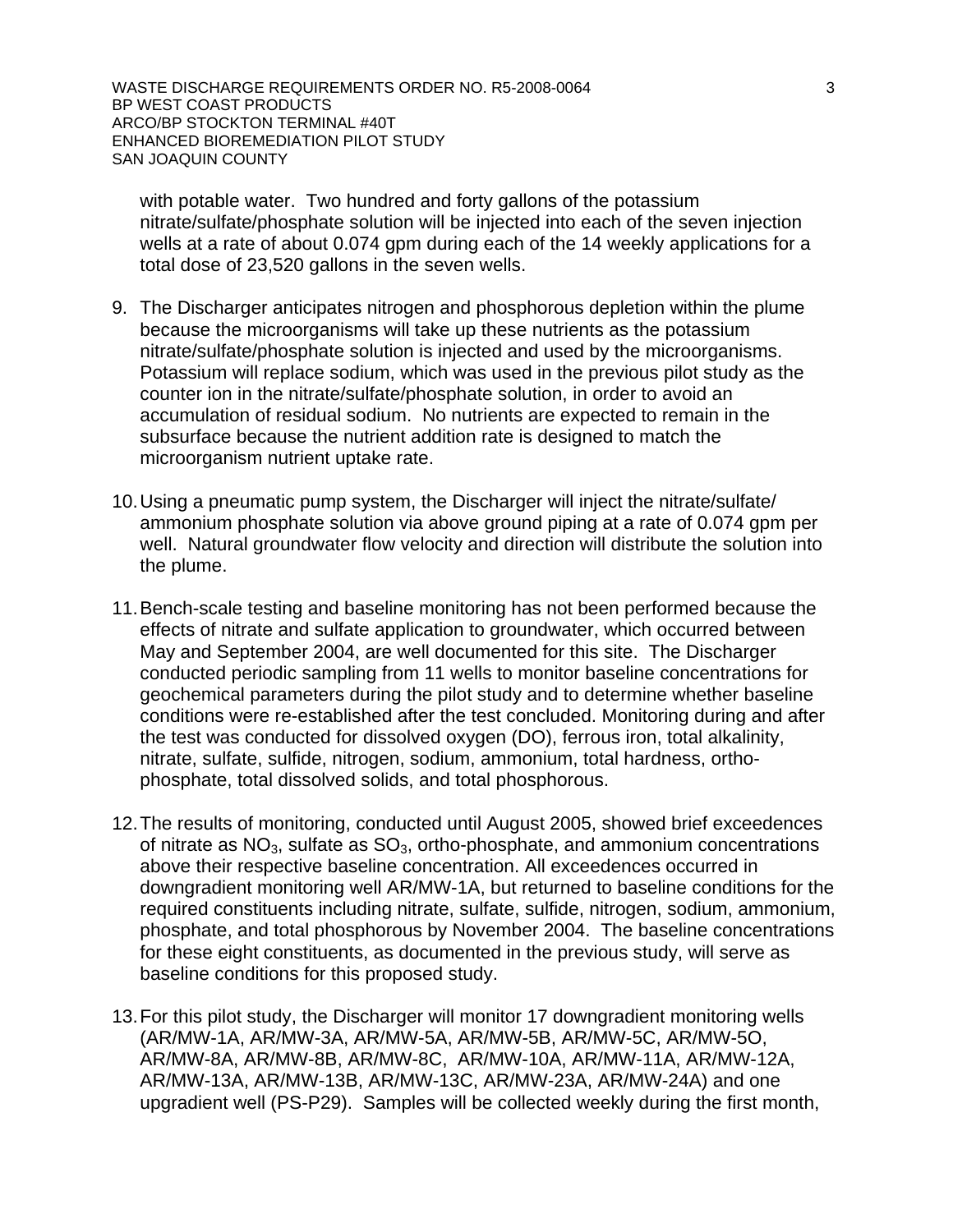WASTE DISCHARGE REQUIREMENTS ORDER NO. R5-2008-0064 4 BP WEST COAST PRODUCTS ARCO/BP STOCKTON TERMINAL #40T ENHANCED BIOREMEDIATION PILOT STUDY SAN JOAQUIN COUNTY

monthly during the first six months, and quarterly thereafter during the pilot test for the parameters outlined in the attached MRP No. R5-2008-0064.

- 14. If the levels of nitrate and sulfate in AR/MW-23A drop below baseline levels and upon written approval of the Executive Officer, the Discharger may begin another three-month cycle of the injection with up to 280 mg/L of the potassium nitrate/sulfate/phosphate solution.
- 15. In the event that concentrations of nitrate, sulfate, nitrogen, sodium, ammonium, sulfide, phosphate, and/or phosphorous in downgradient well AR/MW-1A exceed the baseline concentrations listed in Item C.1 below by 20 percent or more, or if the injected material is observed leaving the well network above baseline concentrations, injections will cease and the Discharger will collect a confirmation sample. If the exceedance is confirmed, the Discharger will cease the injections and continue monthly monitoring of well AR/MW-1A for three months to generate enough data to establish a trend. If the levels, based on the concentration trend, are more than 20 percent above baseline levels, the Discharger will implement the contingency plan. The Discharger will install a groundwater extraction and treatment system and begin extraction of groundwater from extraction wells AR/MW-13A, AR/MW-3A, and AR/MW-8A, treat it, and then discharge it to the sanitary sewer or haul it off-site for disposal. The Discharger will also monitor well AR/MW-1A every other week until the levels decrease to baseline levels and then monthly for at least six months to confirm concentrations remain below baseline levels.
- 16. Groundwater consistently flows in an easterly direction at an average gradient of 0.0064 feet per foot. AR/MW-1A was selected as the well to evaluate for exceedences because it is about 280 feet east of the proposed injection wells.
- 17. The injection into waters of the State is subject to regulation under the California Water Code. This Order authorizes the Discharger to inject sodium sulfate, sodium nitrate, and ammonium phosphate into groundwater subject to specific discharge requirements.
- 18. The *Water Quality Control Plan for the Sacramento River and San Joaquin River Basins, Fourth Edition,* (hereafter Basin Plan) designates beneficial uses, establishes water quality objectives, contains implementation plans and policies for protecting waters of the basin, and incorporates by reference plans and policies adopted by the State Water Resources Control Board (State Board). Pursuant to Section 13263(a) of the California Water Code, waste discharge requirements must implement the Basin Plan.
- 19. Surface water drainage is to the San Joaquin River within the legal boundaries of the Sacramento - San Joaquin Delta. The beneficial uses of the Sacramento - San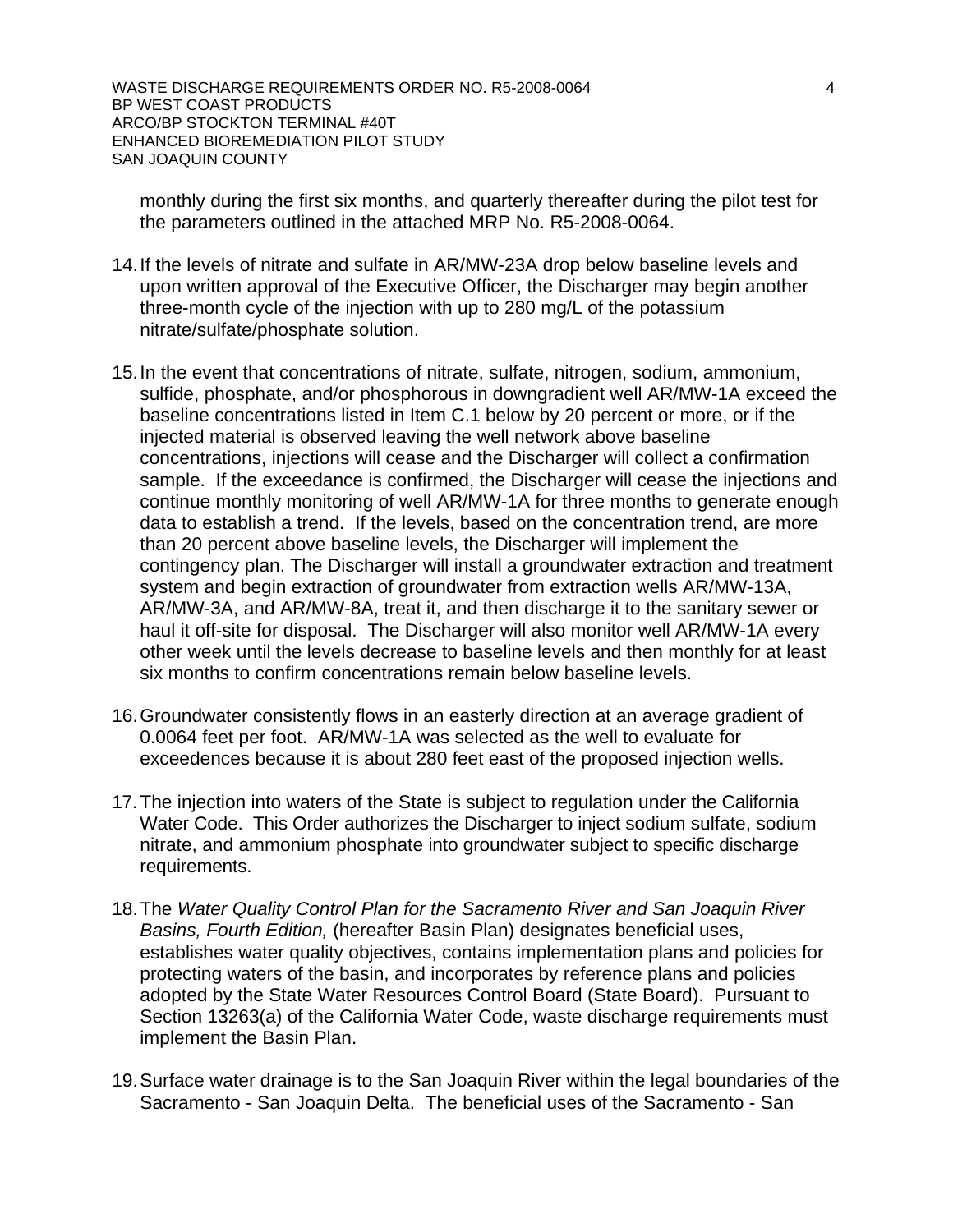WASTE DISCHARGE REQUIREMENTS ORDER NO. R5-2008-0064 5 BP WEST COAST PRODUCTS ARCO/BP STOCKTON TERMINAL #40T ENHANCED BIOREMEDIATION PILOT STUDY SAN JOAQUIN COUNTY

Joaquin Delta are municipal and domestic supply; agricultural supply; process and service industrial supply; water contact recreation; noncontact water recreation; warm and cold freshwater habitat, warm and cold water migration, warm water spawning, wildlife habitat and navigation.

- 20. The beneficial uses of underlying groundwater are municipal and domestic, agricultural, and industrial service and process water supply.
- 21. Surrounding land uses are residential, commercial, and industrial.
- 22. State Board Resolution No. 68-16 (hereafter Resolution 68-16 or the "Antidegradation Policy") requires the Board in regulating discharges to maintain high quality waters of the state until it is demonstrated that any change in quality will be consistent with maximum benefit to the people of the State, will not unreasonably affect beneficial uses, and will not result in water quality less than that described in plans and policies (e.g., quality that exceeds water quality objectives). Temporal degradation of groundwater at this site due to the nitrate, sulfate, and ammonium phosphate injection may occur. This temporary degradation allowed by this Order is consistent with Resolution 68-16 since (1) the purpose is to accelerate and enhance remediation of unacceptable concentrations of several waste constituents and such remediation will benefit the people of the state; (2) the discharge facilitates a pilot project to evaluate the effectiveness of cleanup technology in accord with State Water Board Resolution No. 92-49 and is limited in scope and duration; (3) best practicable treatment, including adequate monitoring and contingency plans to assure protection of water quality, are required; and (4) the injection will not cause water quality objectives to be exceeded beyond the project target area or the duration of the project as specified in Finding 5.
- 23. Section 13267(b) of California Water Code provides that:

 In conducting an investigation specified in subdivision (a), the regional board may require that any person who has discharged, discharges, or is suspected of having discharged or discharging, or who proposes to discharge within its region, or any citizen or domiciliary, or political agency or entity of this state who has discharged, discharges, or is suspected of having discharged or discharging, or who proposes to discharge waste outside of its region that could affect the quality of the waters of the state within its region shall furnish, under penalty of perjury, technical or monitoring program reports which the board requires. The burden, including costs of these reports, shall bear a reasonable relationship to the need for the reports and the benefits to be obtained from the reports. In requiring those reports, the regional board shall provide the person with a written explanation with regard to the need for the reports, and shall identify the evidence that supports requiring that person to provide the reports.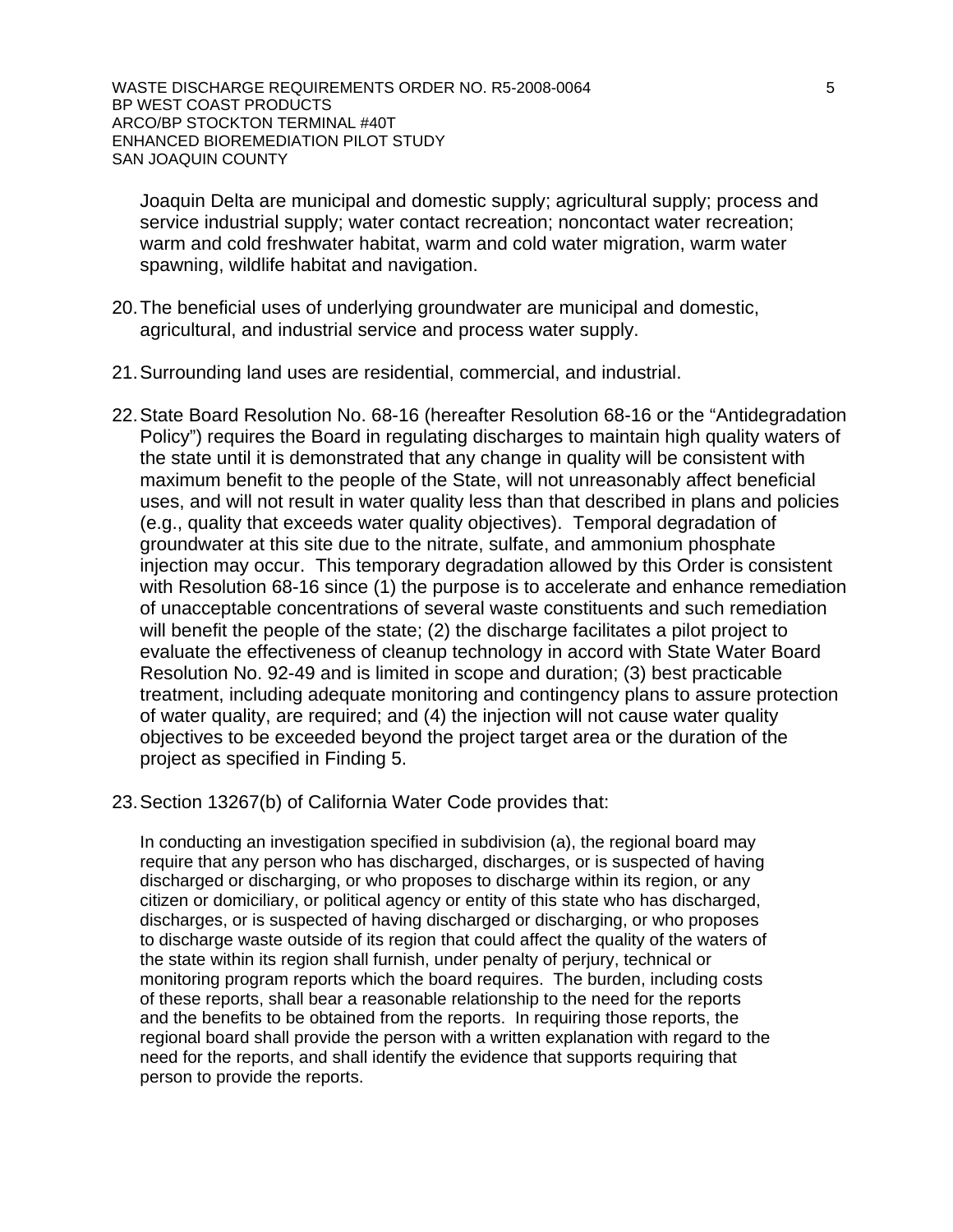WASTE DISCHARGE REQUIREMENTS ORDER NO. R5-2008-0064 6 6 BP WEST COAST PRODUCTS ARCO/BP STOCKTON TERMINAL #40T ENHANCED BIOREMEDIATION PILOT STUDY SAN JOAQUIN COUNTY

 The technical reports required by this Order and the attached MRP No. R5-2008- 0064 are necessary to assure compliance with these waste discharge requirements. The Discharger owns and operates the facility that discharges the waste subject to this Order.

- 24. The California Department of Water Resources sets standards for the construction and destruction of groundwater wells, as described in *California Well Standards Bulletin 74-90* (June 1991) and *Water Well Standards: State of California Bulletin 74-81* (December 1981). These standards, and any more stringent standards adopted by the State or County pursuant to California Water Code Section 13801, apply to all monitoring wells.
- 25. Issuance of this Order is an action to assure the restoration of the environment and is, therefore, exempt from the provisions of the California Environmental Quality Act (Public Resources Code, Section 21000, et seq.), in accordance with Section 15308 and 15330, Title 14, California Code of Regulations (CCR).
- 26. This discharge is exempt from the requirements of *Consolidated Regulations for Treatment, Storage, Processing, or Disposal of Solid Waste,* as set forth in Title 27, CCR, Section 20005, et seq., (hereafter Title 27). The exemption pursuant to Section 20090(d), is based on the following:
	- a. The Board is issuing waste discharge requirements,
	- b. The discharge complies with the Basin Plan, and
	- c. The wastewater does not need to be managed according to Title 22 CCR, Division 4.5, and Chapter 11, as a hazardous waste.
- 27. Pursuant to California Water Code Section 13263(g), discharge is a privilege, not a right, and adoption of this Order does not create a vested right to continue the discharge.
- 28. All the above and the supplemental data and information and details in the attached Information Sheet, which is incorporated by reference herein, were considered in establishing the following conditions of discharge. The Discharger and interested agencies and persons were notified of intent to prescribe waste discharge requirements for this discharge and provided with an opportunity for a public hearing and an opportunity to submit written views and recommendations. In a public meeting, all comments pertaining to the discharger were heard and considered.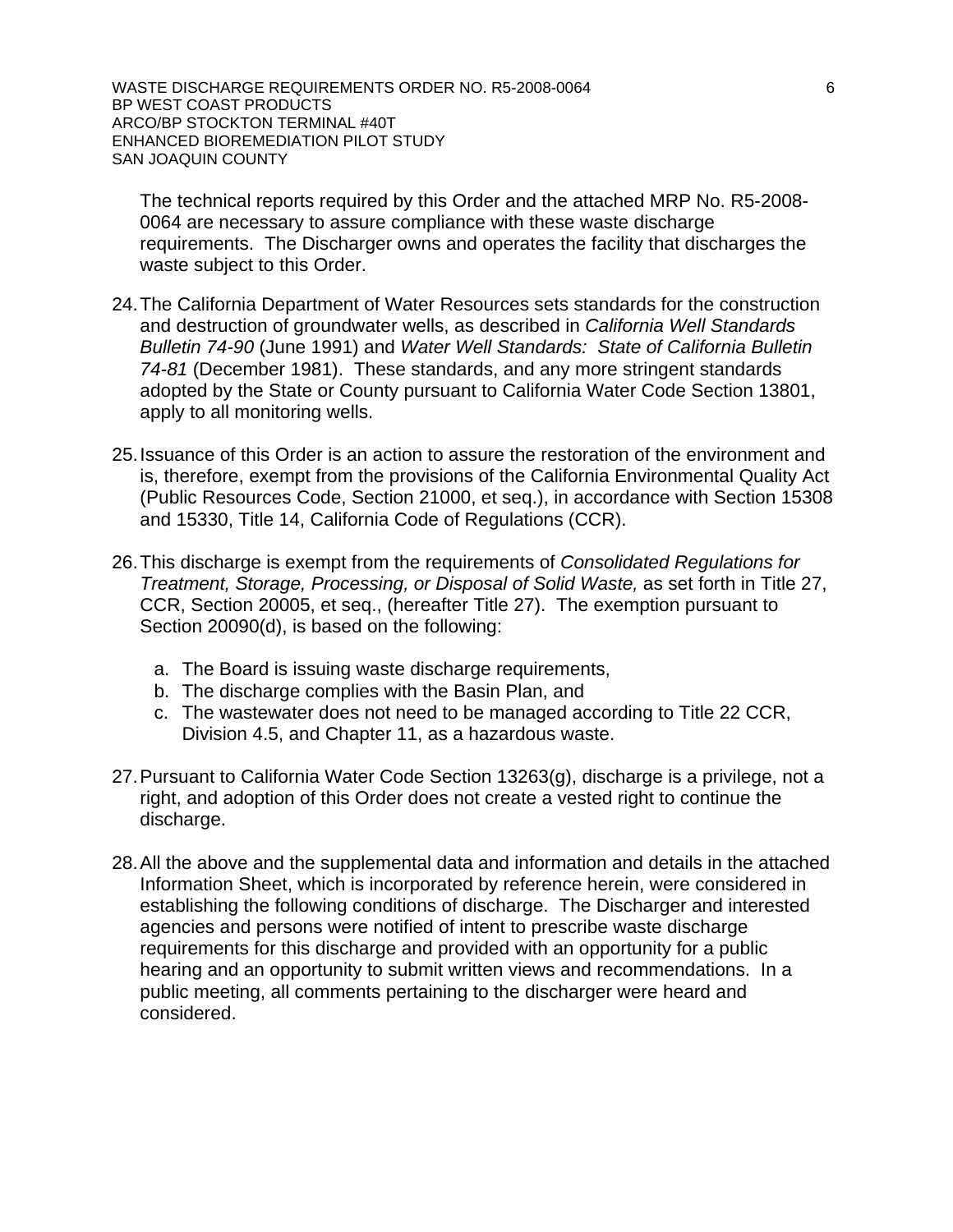WASTE DISCHARGE REQUIREMENTS ORDER NO. R5-2008-0064 7 BP WEST COAST PRODUCTS ARCO/BP STOCKTON TERMINAL #40T ENHANCED BIOREMEDIATION PILOT STUDY SAN JOAQUIN COUNTY

**IT IS HEREBY ORDERED** that Order No. R5-2003-0164 is rescinded, and pursuant to Sections 13263 and 13267 of the California Water Code, BP West Coast Products, its agents, successors, and assigns, in order to meet the provisions contained in Division 7 of the California Water Code and regulations adopted thereunder, shall comply with the following while conducting the above-described pilot study:

*[Note: Other prohibitions, conditions, definitions, and some methods of determining compliance are contained in the attached "Standard Provisions and Reporting Requirements for Waste Discharge Requirements" dated 1 March 1991, incorporated herein.]* 

## **A. Discharge Prohibitions**

- 1. Discharge of wastes to surface waters or surface water drainage courses is prohibited.
- 2. The injection of other than potassium sulfate, potassium nitrate, and/or potassium phosphate into groundwater is prohibited.
- 3. Discharge of waste classified as 'hazardous' under Section 2521 of Title 23, CCR, or as 'designated' under Section 13173 of California Water Code is prohibited.
- 4. Discharge of groundwater, potassium sulfate, potassium nitrate, and/or potassium phosphate at a location or in a manner different from that described in Findings 5, 6, 8 and 10 is prohibited.

### **B. Discharge Specifications**

- 1. No waste constituent shall be released or discharged, or placed where it will be released or discharged, in a concentration or in a mass that causes violation of the Groundwater Limitations.
- 2. This Order allows injection of potassium sulfate, potassium nitrate, and potassium phosphate for a three-month period under the conditions defined in Findings 5, 6, 8 and 10. No other products shall be discharged.
- 3. If the Discharger wishes to inject for a second three-month period, the Discharger shall submit the report described in Provision D.4.b. The Discharger shall not begin the second injection until the Executive Officer approves it in writing.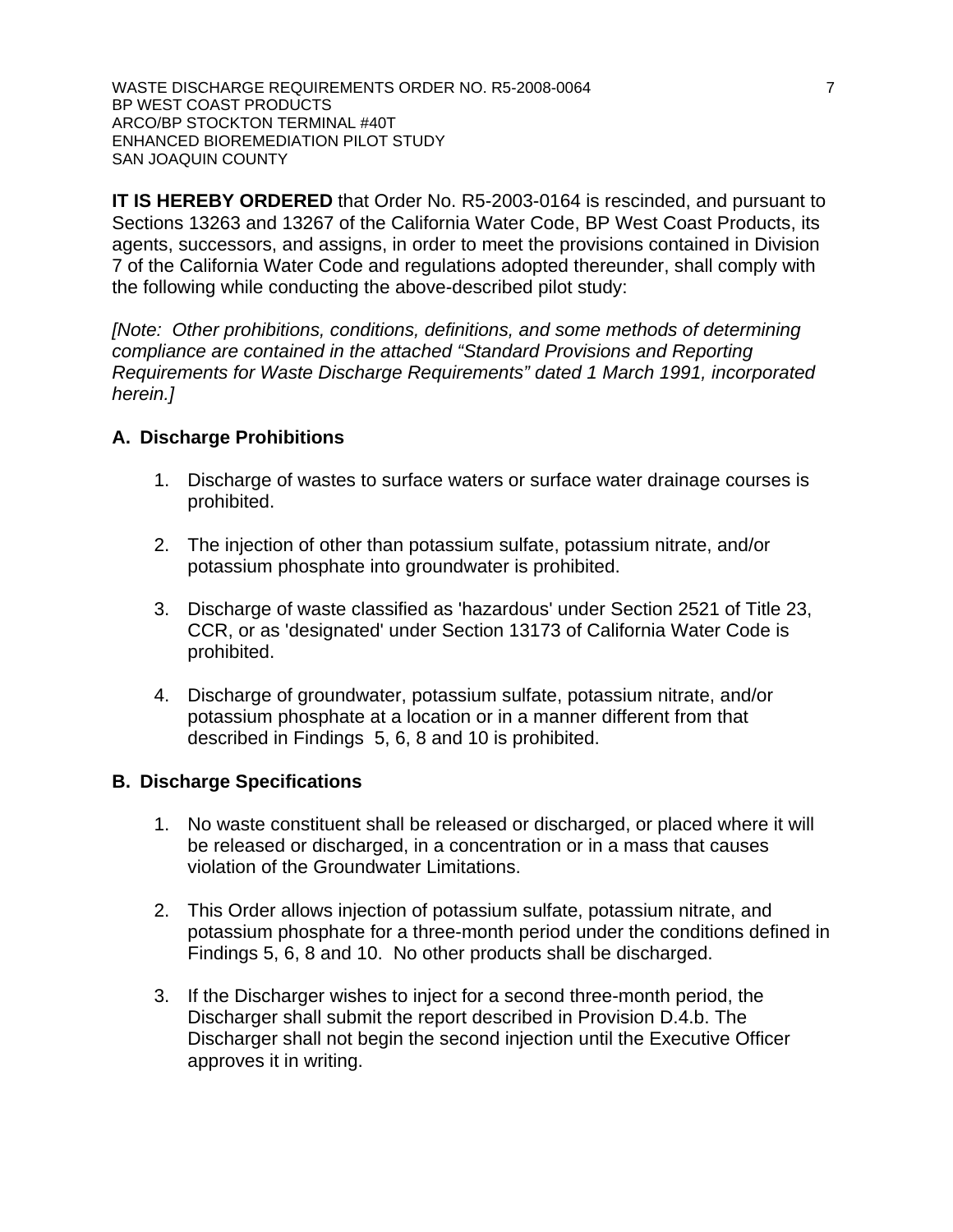WASTE DISCHARGE REQUIREMENTS ORDER NO. R5-2008-0064 8 BP WEST COAST PRODUCTS ARCO/BP STOCKTON TERMINAL #40T ENHANCED BIOREMEDIATION PILOT STUDY SAN JOAQUIN COUNTY

4. The sulfate/nitrate/phosphate solution shall only be injected through IS-1, IS-2, IS-3 and the four new injection wells, as described in Finding 6.

## **C. Groundwater Limitations**

1. During the pilot study, the Discharger shall not cause an increase in amendments or byproducts including but not limited to nitrate, sulfate, nitrogen, sodium, ammonium, sulfide, phosphate, and/or phosphorous above 20 percent of the baseline concentration in downgradient well AR/MW-1A, which are as follows:

| Nitrate as $NO3$ | 0.92 mg/L   |
|------------------|-------------|
| Sulfate as $SO3$ | 4.8 $mg/L$  |
| Nitrogen         | $2.8$ mg/L  |
| Sodium           | 67.3 mg/L   |
| Ammonium as N    | $0.42$ mg/L |
| Sulfide          | $0.29$ mg/L |
| Phosphate as P   | 1.21 mg/L   |
| Phosphorous      | 4.45 mg/L   |

2. When the pilot study is completed, the amendments and byproducts shall not exceed baseline levels.

### **D. Provisions**

- 1. The Discharger shall notify Board staff a minimum of one week prior to the initial injection.
- 2. The Discharger shall comply with the attached MRP No. R5-2008-0064, which is part of this Order, and any revisions thereto as ordered by the Executive Officer.
- 3. The Discharger shall comply with the "Standard Provisions and Reporting Requirements for Waste Discharge Requirements," dated 1 March 1991, which are attached hereto and by reference a part of this Order. This attachment and its individual paragraphs are commonly referenced as "Standard Provision(s)."
- 4. All of the following reports shall be submitted pursuant to Section 13267 of the California Water Code. All technical reports required herein that involve planning, investigation, evaluation, or design, or other work requiring interpretation and proper application of engineering or geologic sciences, shall be prepared by or under the direction of persons registered to practice in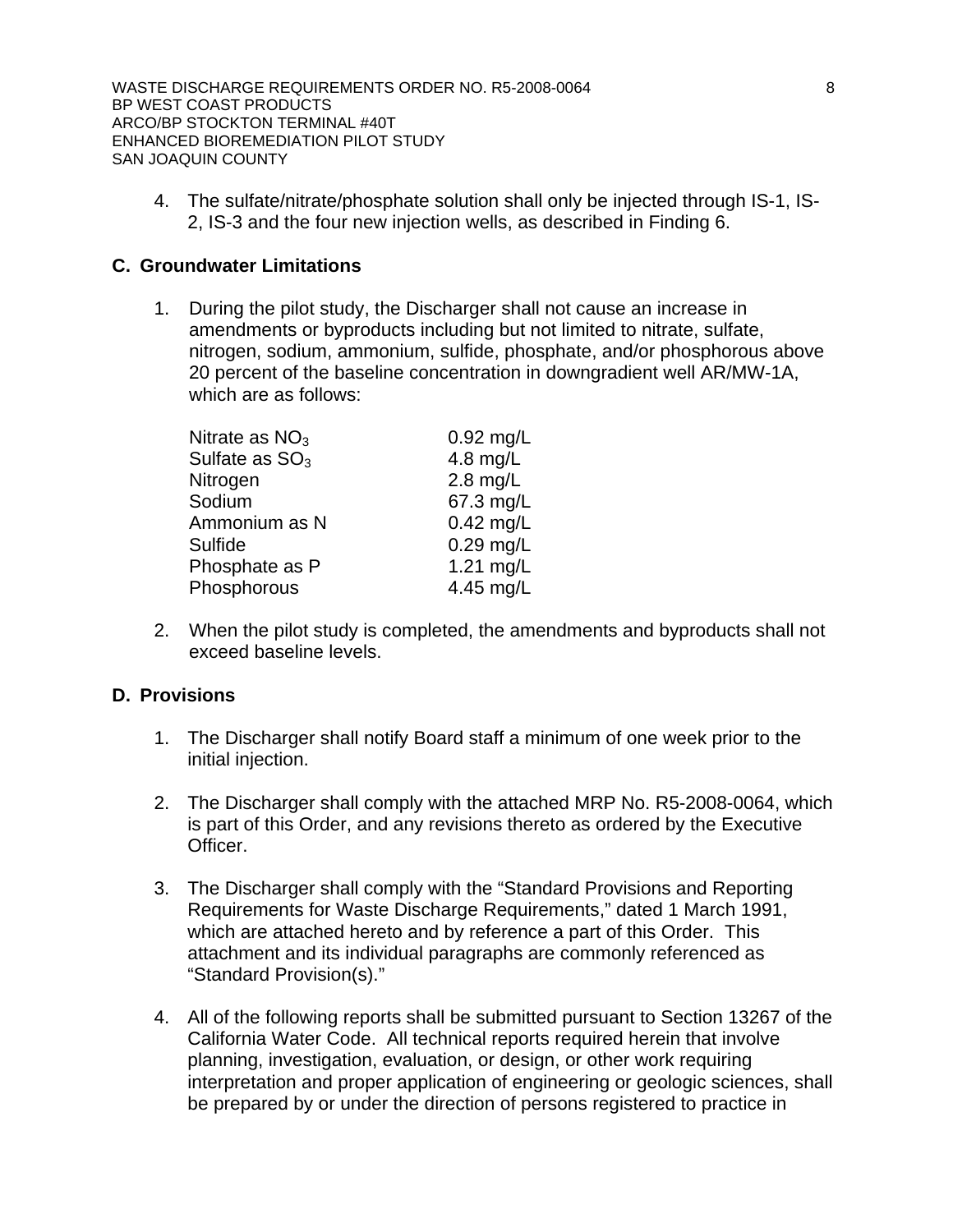WASTE DISCHARGE REQUIREMENTS ORDER NO. R5-2008-0064 9 BP WEST COAST PRODUCTS ARCO/BP STOCKTON TERMINAL #40T ENHANCED BIOREMEDIATION PILOT STUDY SAN JOAQUIN COUNTY

> California pursuant to California Business and Professions Code sections 6735, 7835, and 7835.1. As required by these laws, completed technical reports must bear the signature(s) and seal(s) of the registered professional(s) in a manner such that all work can be clearly attributed to the professional responsible for the work.

- a. The Discharger shall submit a Pilot Study Implementation Report due no later than **60 days** after startup of the enhanced bioremediation pilot study. The Pilot Study Implementation Report shall include a description of the injection system and results of the first month of operation including analytical results.
- b. If the Discharger proposes a second three-month injection period, the Discharger shall submit an Evaluation Report at least **30 days** before the proposed injection. The Evaluation Report shall include analytical results to show the fate and transport of the initial sulfate/nitrate/phosphate injection and proposed injection details including volume, rate, and concentration for the second injection.
- c. The Discharger shall submit a Pilot Study Evaluation Report no later than **one year** after the final injection ends, which shall include a summary of analytical results, an evaluation of injection effectiveness, and discussion of feasibility for full-scale remediation.
- 5. If groundwater samples from monitoring well AR/MW-1A are 20 percent or more above baseline concentrations of nitrate, sulfate, nitrogen, sodium, ammonium, sulfide, phosphate, and/or phosphorous, the Discharger shall immediately notify Regional Water Board staff of the exceedance(s) and obtain a confirmation sample within **7 days** of receiving the results. Within **48 hours** of receiving the confirmation sample results, the Discharger shall notify Regional Water Board staff of the results followed by written notification within **7 days**.
- 6. Within **30 days** of confirming that baseline concentrations have been exceeded by 20 percent or more in monitoring well AR/MW-1A, the Discharger shall cease the injections and continue monthly monitoring of well AR/MW-1A for three months to generate enough data to establish a trend. If the levels, based on the concentration trend, are 20 percent or more above baseline levels, the Discharger will install a groundwater extraction and treatment system and begin extraction of groundwater from extraction wells AR/MW-13A, AR/MW-3A, and AR/MW-8A, treat the extracted groundwater, and discharge the treated water to the sanitary sewer or haul it off-site for disposal. The Discharger will also monitor well AR/MW-1A every other week until the levels decrease to baseline levels and then monthly for at least six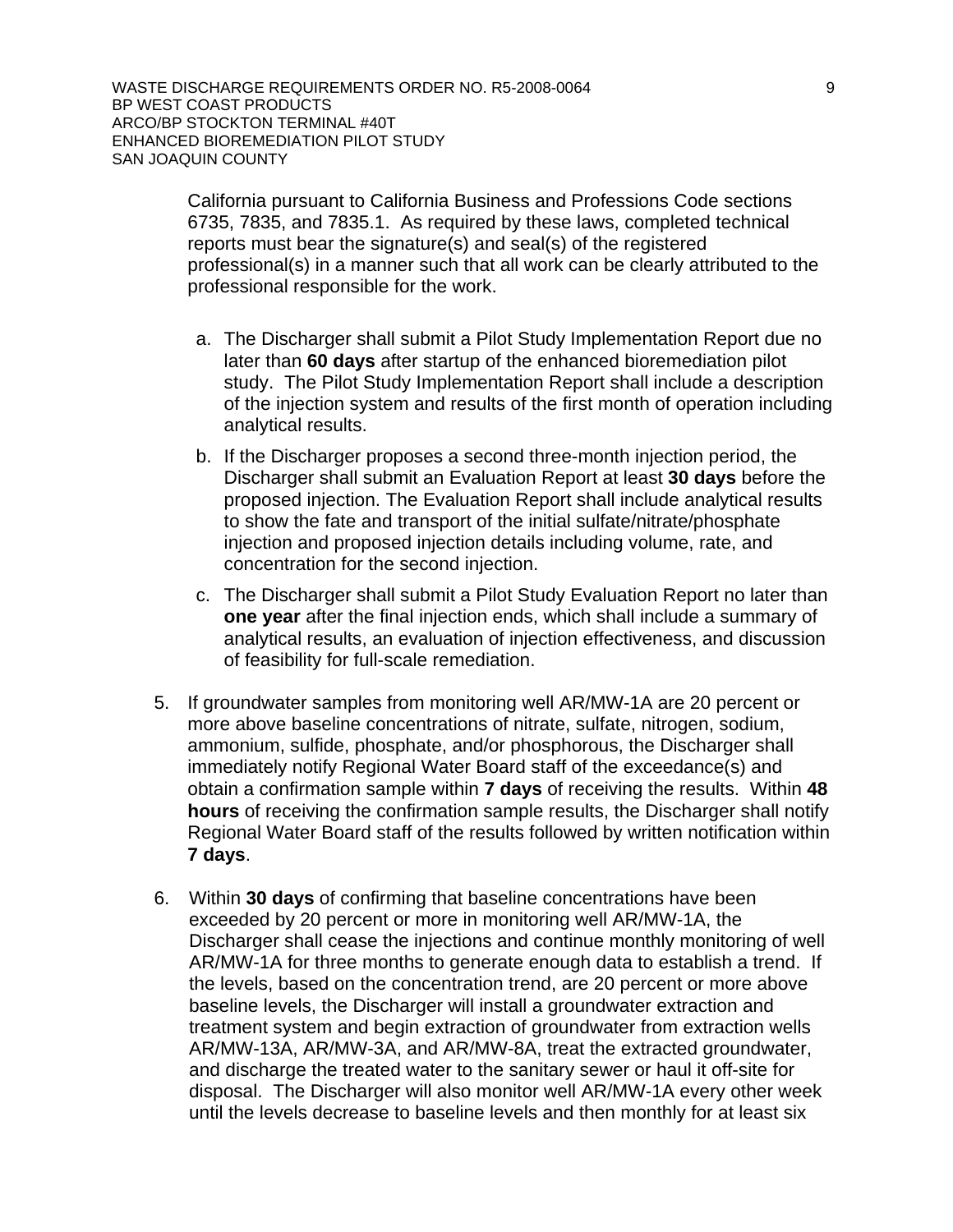WASTE DISCHARGE REQUIREMENTS ORDER NO. R5-2008-0064 10 10 BP WEST COAST PRODUCTS ARCO/BP STOCKTON TERMINAL #40T ENHANCED BIOREMEDIATION PILOT STUDY SAN JOAQUIN COUNTY

> months to confirm concentrations remain below baseline levels. Within **90 days** of implementing the contingency plan, the Discharger shall submit a Contingency Plan Implementation Report.

- 7. The Discharger shall comply with all conditions of this Order, including timely submittal of technical and monitoring reports as directed by the Executive Officer. Violations may result in enforcement action, including Regional Water Board or court order requiring corrective action or imposing civil monetary liability, or in revision or rescission of this Order.
- 8. The Discharger shall maintain records of all monitoring information including all calibration and maintenance records, copies of all reports required by this Order, and records of all data used to complete the application for this Order. Records shall be maintained for a minimum of three years from the date of the sample, measurement, or report. This period may be extended during the course of any unresolved litigation regarding this discharge or when requested by the Executive Officer.
- 9. The Discharger shall at all times properly operate and maintain all facilities and systems of treatment and control that are installed or used by the Discharger to achieve compliance with this Order. Proper operation and maintenance also includes adequate laboratory controls and appropriate quality assurance procedures. This provision requires the operation of backup or auxiliary facilities or similar systems, which are to be installed by the Discharger only when necessary to achieve compliance with the conditions of this Order.
- 10. A copy of this Order shall be kept at the discharge facility for reference by operating personnel. Key operating personnel shall be familiar with its contents.
- 11. As described in the Standard Provisions, the Discharger shall report promptly to the Regional Water Board any material change or proposed change in the character, location, or volume of the discharge.
- 12. While this Order is in effect, and prior to any change in ownership of the site or management of this operation, the Discharger shall transmit a copy of this Order to the succeeding Owner/Operator, and forward a copy of the transmittal letter and proof of transmittal to the Board.
- 13. The Discharger shall allow the Regional Water Board, or an authorized representative, upon presentation of credentials and other documents as may be required by law, to: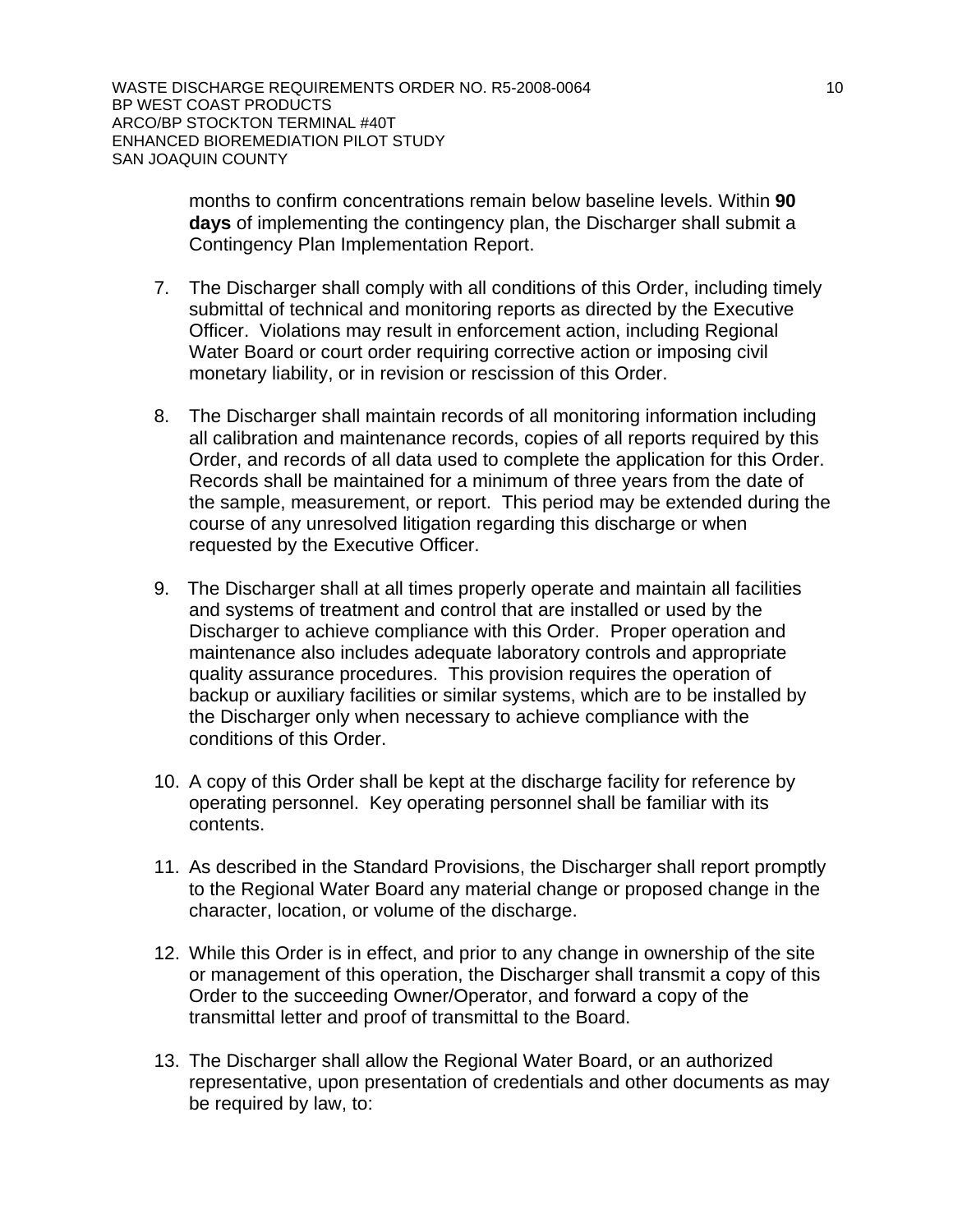WASTE DISCHARGE REQUIREMENTS ORDER NO. R5-2008-0064 11 11 BP WEST COAST PRODUCTS ARCO/BP STOCKTON TERMINAL #40T ENHANCED BIOREMEDIATION PILOT STUDY SAN JOAQUIN COUNTY

- a. Enter upon the premises regulated by the Regional Water Board, or the place where records must be kept under the conditions of this Order;
- b. Have access to and copy, at reasonable times, any records that shall be kept under the conditions of this Order;
- c. Inspect at reasonable times any facilities, equipment (including monitoring and control equipment), practices, or operations regulated or required under this Order; and
- d. Sample or monitor, at reasonable times, for the purpose of assuring compliance with this Order or as otherwise authorized by the California Water Code, any substances or parameters at this Site.
- 14. The Regional Water Board will review this Order periodically and will revise requirements when necessary.

I, PAMELA C. CREEDON, Executive Officer, do hereby certify the foregoing is a full, true, and correct copy of an Order adopted by the California Regional Water Quality Control Board, Central Valley Region, on 25 April 2008.

 $\frac{1}{\sqrt{2\pi}}$  ,  $\frac{1}{\sqrt{2\pi}}$  ,  $\frac{1}{\sqrt{2\pi}}$  ,  $\frac{1}{\sqrt{2\pi}}$  ,  $\frac{1}{\sqrt{2\pi}}$  ,  $\frac{1}{\sqrt{2\pi}}$  ,  $\frac{1}{\sqrt{2\pi}}$  ,  $\frac{1}{\sqrt{2\pi}}$  ,  $\frac{1}{\sqrt{2\pi}}$  ,  $\frac{1}{\sqrt{2\pi}}$  ,  $\frac{1}{\sqrt{2\pi}}$  ,  $\frac{1}{\sqrt{2\pi}}$  ,  $\frac{1}{\sqrt{2\pi}}$  , PAMELA C. CREEDON, Executive Officer

**Attachments**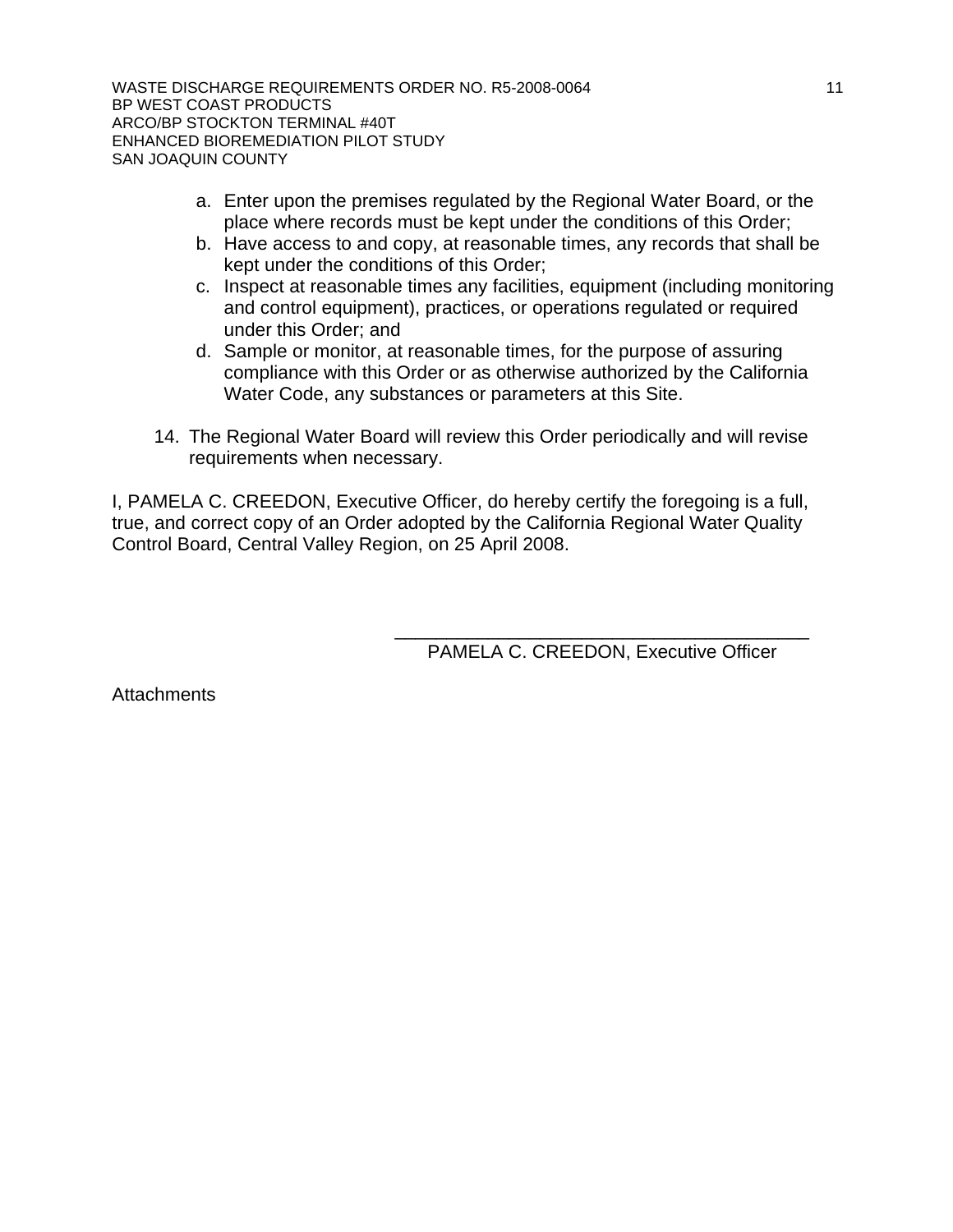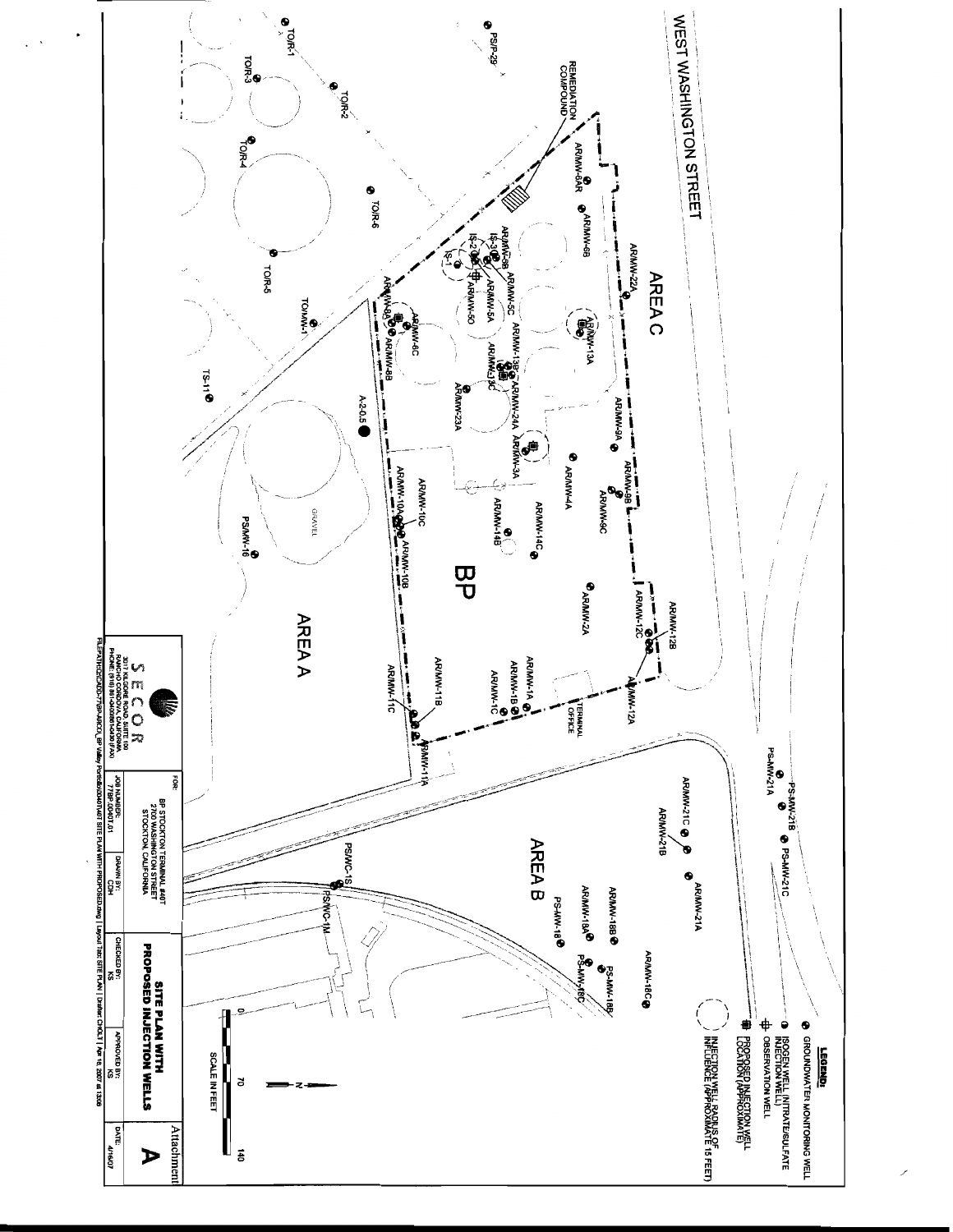# CALIFORNIA REGIONAL WATER QUALITY CONTROL BOARD CENTRAL VALLEY REGION

# MONITORING AND REPORTING PROGRAM NO. R5-2008-0064 FOR BP WEST COAST PRODUCTS ARCO/BP STOCKTON TERMINAL #40T ENHANCED BIOREMEDIATION PILOT STUDY SAN JOAQUIN COUNTY

This Monitoring and Reporting Program (MRP) incorporates requirements for monitoring the progress of the bioremediation pilot study. This MRP is issued pursuant to California Water Code Section 13267. BP West Coast Products (Discharger) is required to comply with this MRP. The Discharger shall not implement any changes to this MRP unless and until a revised MRP is issued by the Executive Officer. In addition to this MRP, groundwater sampling and reporting outlined in MRP No. R5-2004-0823 is still required.

All samples shall be representative of the volume and the nature of the discharge and matrix of the sampled medium. The time, date, and location of each grab sample shall be recorded on the sample chain of custody form.

# **REMEDIATION PILOT STUDY MONITORING**

# **A. LABORATORY PARAMETERS**

Monitoring of the bioremediation pilot study shall consist of collecting groundwater samples from monitoring wells AR/MW-1A, AR/MW-3A, AR/MW-5A, AR/MW-5B, AR/MW-5C, AR/MW-5O, AR/MW-8A, AR/MW-8B, AR/MW-8C, AR/MW-10A, AR/MW-11A, AR/MW-12A, AR/MW-13A, AR/MW-13B, AR/MW-13C, AR/MW-23A, AR/MW-24A and one upgradient well PS-P29. Monitoring wells with free phase petroleum product or visible sheen shall be monitored, at a minimum, for product thickness and depth to water. Monitoring well samples shall be analyzed for the following constituents. These analyses shall be completed by a State certified laboratory and shall follow standard EPA protocol.

| <b>Constituents</b>                              | <b>EPA Method</b> | <b>Maximum Quantitation Limit<sup>1</sup></b> Frequency |   |
|--------------------------------------------------|-------------------|---------------------------------------------------------|---|
| Depth to Groundwater                             | ---               | $0.01$ ft                                               | Α |
| Total Petroleum Hydrocarbons as<br><b>Diesel</b> | 8015M             | $50 \mu g/l$                                            | в |
| Total Petroleum Hydrocarbons as<br>Gasoline      | 8015M             | $50 \mu g/l$                                            | в |
| Benzene                                          | 8260B             | $0.5 \mu g/l$                                           | B |
| <b>Toluene</b>                                   | 8260B             | $0.5 \mu g/l$                                           | B |
| Ethylbenzene                                     | 8260B             | $0.5 \mu g/l$                                           | B |
| Xylenes                                          | 8260B             | $0.5 \mu g/l$                                           | B |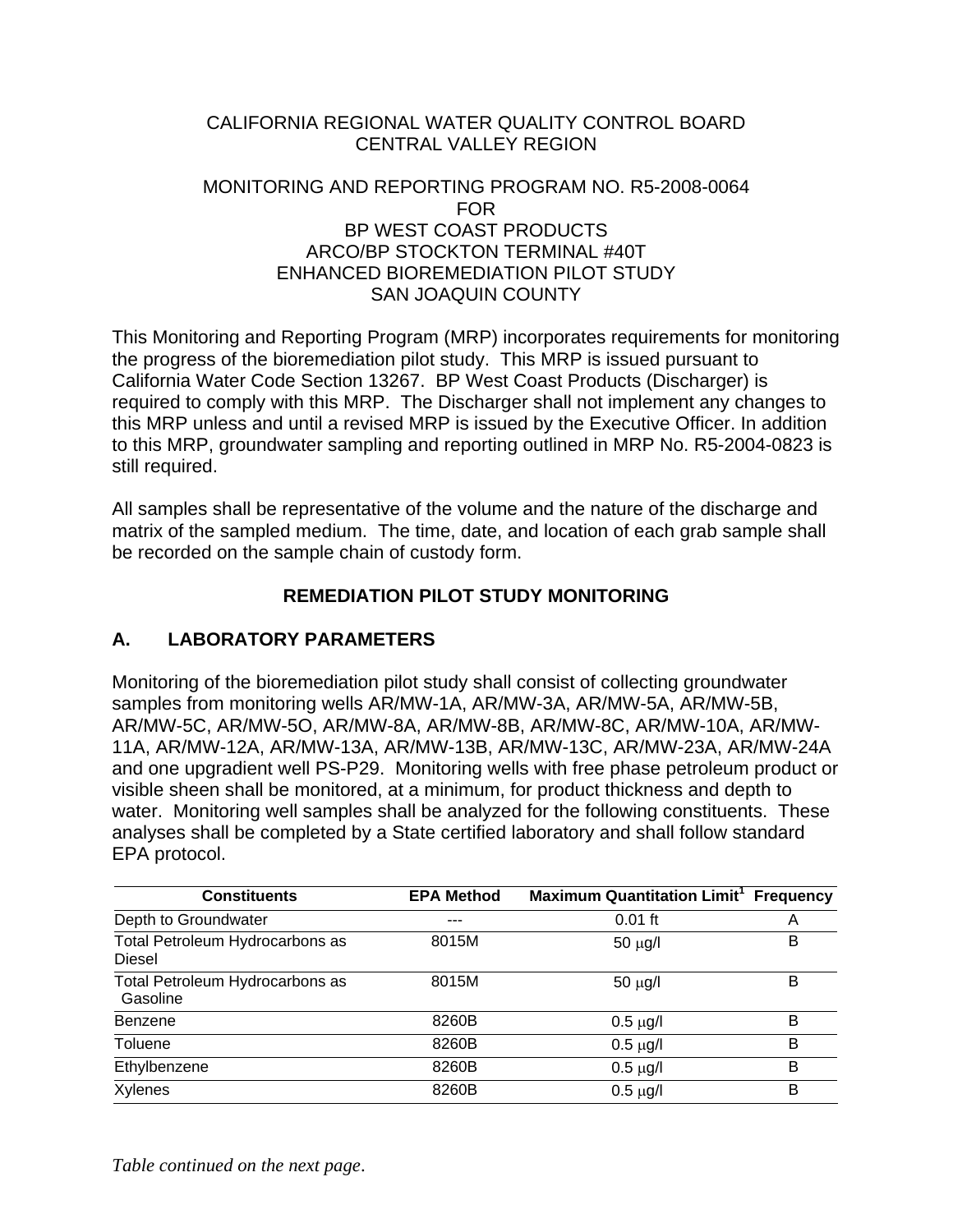#### MONITORING AND REPORTING PROGRAM NO. R5-2008-0064  $-2$ -BP WEST COAST PRODUCTS ARCO/BP STOCKTON TERMINAL #40T ENHANCED BIOREMEDIATION PILOT STUDY SAN JOAQUIN COUNTY

| <b>Constituents</b>              | <b>EPA Method</b> | Maximum Quantitation Limit <sup>1</sup> Frequency |   |
|----------------------------------|-------------------|---------------------------------------------------|---|
| Methyl Tertiary Butyl Ether      | 8260B             | $0.5 \mu g/l$                                     | в |
| <b>Tertiary Butyl Alcohol</b>    | 8260B             | $5 \mu g/l$                                       | B |
| Ferrous Iron (dissolved)         | <b>SM 3500FeD</b> | $0.1$ mg/L                                        | С |
| Sulfide                          | 376.2             | $0.1$ mg/L                                        | С |
| Nitrate (as $NO3$ ) and Sulfate  | 300.0             | 1 $mg/L$                                          | С |
| Nitrite                          | 300.0             | 1 $mg/L$                                          | С |
| <b>Total Nitrogen</b>            | 4500-N            | $0.1$ mg/L                                        | C |
| Sodium                           | 6010-B or 200.7   | 1 $mg/L$                                          | С |
| Ammonium (as $NH3$ )             | 350.1             | $0.5$ mg/L                                        | С |
| Potassium                        | 200.7             | 1 $mg/L$                                          | С |
| <b>Total Alkalinity</b>          | 310.1 or SM2320B  | 5.0 mg/L                                          | С |
| <b>Total Hardness</b>            | 130.2             | 1 $mg/L$                                          | С |
| <b>Total Dissolved Solids</b>    | 160.1 or SM2540C  | 10 mg/L                                           | C |
| Total Phosphorus and o-phosphate | 300               | $0.15$ mg/L                                       | C |

1 For nondetectable results.

A Every time a well is sampled.

B Monthly while injection is occurring and quarterly after injection has ceased.

C After injection, weekly during the first month of injection, monthly for the first six months after initiation of injection, and quarterly thereafter.

mg/l Milligrams per liter

μg/l Micrograms per liter

## **B. FIELD MEASURED PARAMETERS**

Monitoring of the bioremediation pilot study shall include field measured parameters recorded from downgradient wells AR/MW-1A, AR/MW-3A, AR/MW-5A, AR/MW-5B, AR/MW-5C, AR/MW-5O, AR/MW-8A, AR/MW-8B, AR/MW-8C, AR/MW-10A, AR/MW-11A, AR/MW-12A, AR/MW-13A, AR/MW-13B, AR/MW-13C, AR/MW-23A, AR/MW-24A and upgradient well PS-P29 every time these wells are sampled. The field measured parameters to be recorded are listed in the following table.

| Units                               |
|-------------------------------------|
| umhos/cm                            |
| pH units                            |
| millivolts                          |
| mg/L                                |
| mg/L                                |
| $^{\circ}$ F/ $^{\circ}$ C          |
| Feet and hundredths, mean sea level |
|                                     |

Field testing instruments (such as those used to test oxidation-reduction potential and dissolved oxygen) may be used provided that:

1. The operator is trained in proper use and maintenance of the instruments;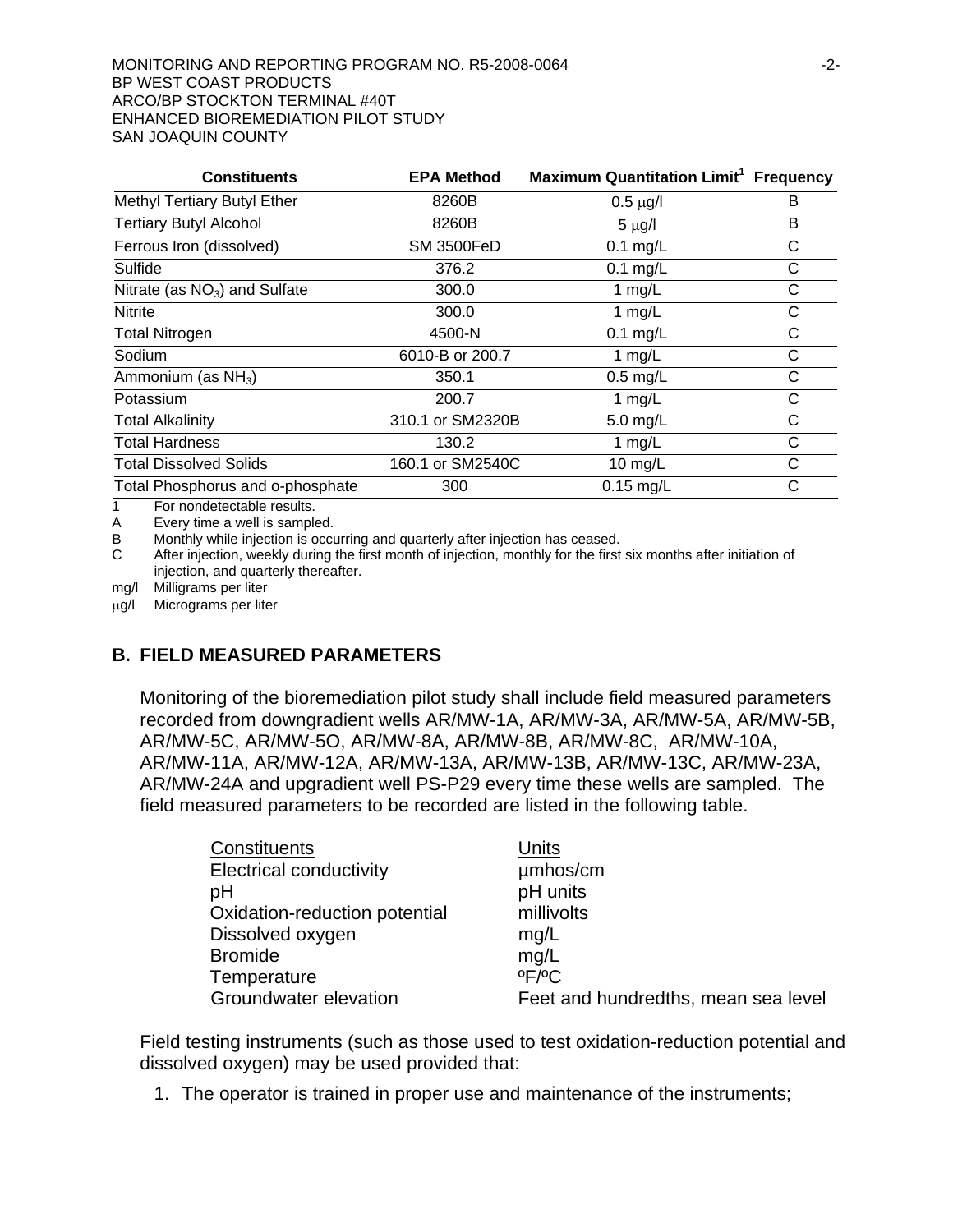- 2. The instruments are field calibrated prior to each monitoring event;
- 3. Instruments are serviced and/or calibrated by the manufacturer at the recommended frequency; and
- 4. Field calibration reports are provided with the appropriate monitoring report.

# **REPORTING**

In reporting monitoring data, the Discharger shall arrange the data in tabular form so that the date, sample type (e.g., influent, effluent, groundwater, etc.), and reported analytical result for each sample are readily discernible. The data shall be summarized in such a manner to clearly illustrate compliance with waste discharge requirements and spatial or temporal trends, as applicable. The results of any monitoring done more frequently than required at the locations specified in the Monitoring and Reporting Program shall also be reported to the Regional Board. In addition, the Discharger shall notify the Board within 24 hours of any unscheduled shutdown of the enhanced bioremediation system.

As required by the California Business and Professions Code Sections 6735, 7835, and 7835.1, all Groundwater Monitoring Reports shall be prepared under the direct supervision of a Registered Engineer or Geologist and signed by the registered professional.

Quarterly reports shall be submitted to the Board by the **1st day of the second month following the end of each calendar quarter (i.e., by 1 February, 1 May, 1 August, and 1 November**). The reports shall be submitted separately from the quarterly monitoring reports required by MRP No. R5-2004-0823. At a minimum, the reports shall include:

- 1. Results of groundwater monitoring conducted as part of the pilot study;
- 2. A narrative description of all preparatory, monitoring, sampling, and analytical testing activities for the groundwater monitoring. The narrative shall be sufficiently detailed to verify compliance with the WDR, this MRP, and the Standard Provisions and Reporting Requirements. The narrative shall be supported by field logs for each well documenting depth to groundwater; parameters measured before, during, and after purging; calculation of casing volume; total volume of water purged, etc.;
- 3. Copies of all laboratory analytical report(s);
- 4. Summary data tables of historical and current water table elevations and analytical results;
- 5. Calculation of groundwater elevations, an assessment of groundwater flow direction and gradient on the date of measurement, comparison of previous flow direction and gradient data, and discussion of seasonal trends, if any;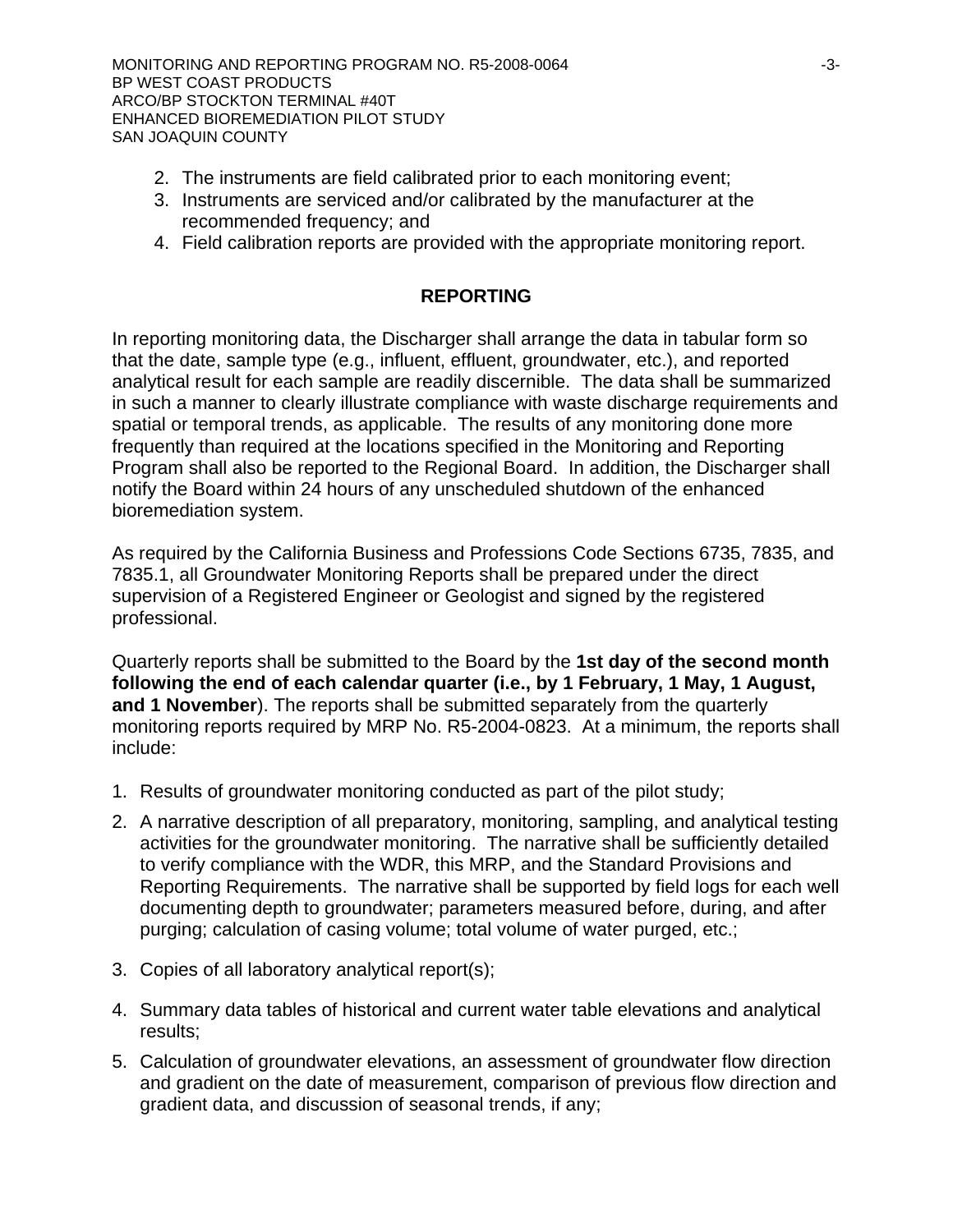- 6. A narrative discussion of the analytical results for all groundwater locations monitored for the pilot study, including spatial and temporal trends, with reference to summary data tables, graphs, and appended analytical reports, as applicable;
- 7. A comparison of monitoring data to the groundwater limitations, an explanation of any violation of those requirements, and any actions taken or proposed to bring the discharge into full compliance with the waste discharge requirements;
- 8. A scaled map showing relevant structures and features of the facility, the locations of monitoring wells and any other sampling stations, and groundwater elevation contours referenced to mean seal level datum; and
- 9. An evaluation of the performance of the bioremediation pilot study including an analysis of its effectiveness in destroying the pollutants, the anticipated date for the pilot study effectiveness evaluation and a discussion of the potential for field-scale application;

A letter transmitting the self-monitoring reports shall accompany each report. Such a letter shall include a discussion of requirement violations found during the reporting period, and actions taken or planned for correcting noted violations, such as operation or facility modifications. If the Discharger has previously submitted a report describing corrective actions and/or a time schedule for implementing the corrective actions, reference to the previous correspondence will be satisfactory. The transmittal letter shall contain the penalty of perjury statement by the Discharger, or the Discharger's authorized agent, as described in the Standard Provisions General Reporting Requirements Section B.3.

The Discharger shall implement the above monitoring program as of the date of the Order.

Ordered by:

PAMELA C. CREEDON, Executive Officer

\_\_\_\_\_\_\_\_\_\_\_\_25 April 2008\_\_\_\_\_\_\_\_\_\_\_\_\_\_ (Date)